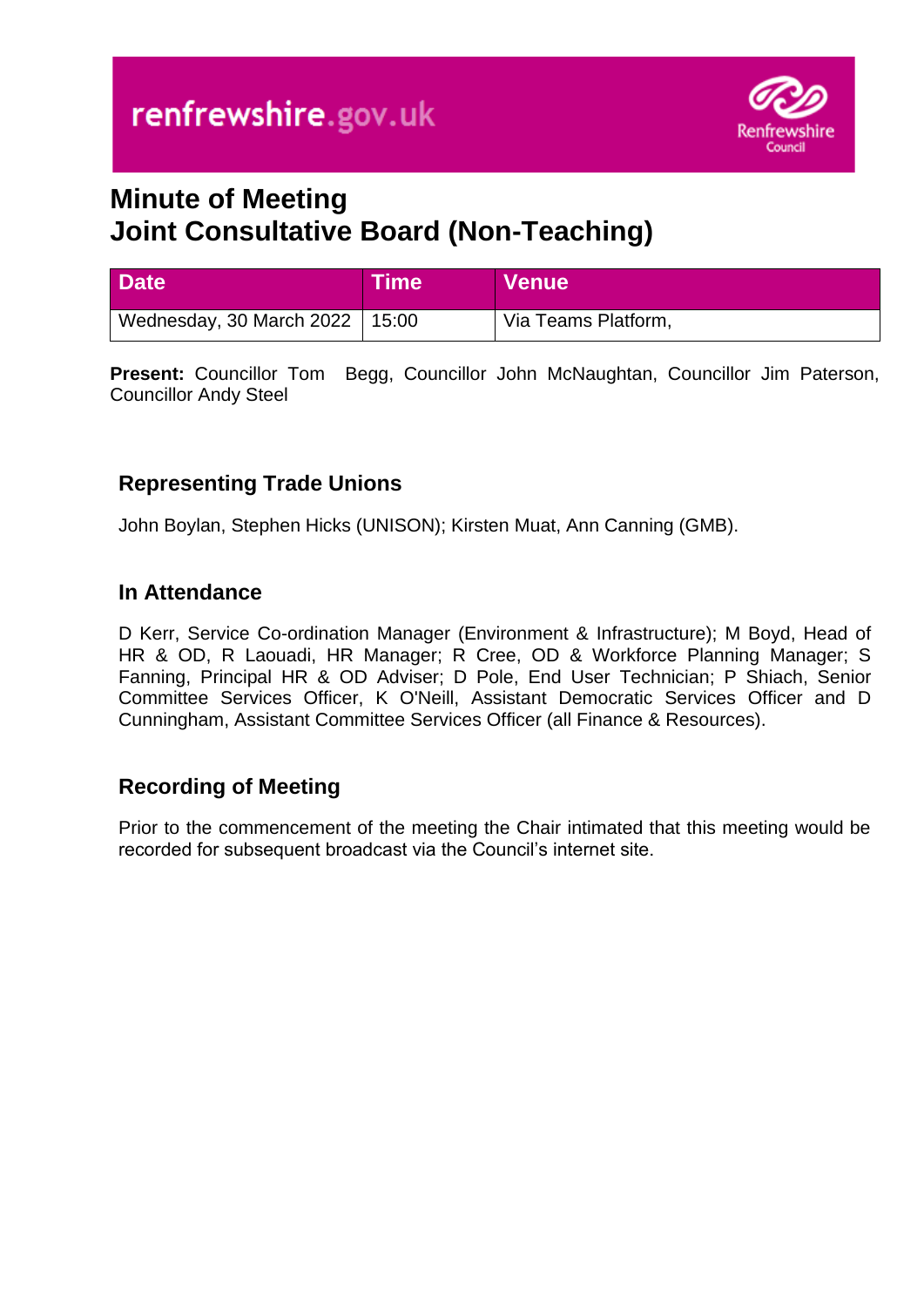## 1 **Appointment of Chair Person**

It was proposed and agreed that John Boylan (UNISON) chair the meeting.

**DECIDED**: That John Boylan chair the meeting.

## 2 **Apologies**

L Kilicaslan, Senior Manager for CAH Services, Renfrewshire Health and Social Care Partnership; M Ferguson (UNISON); G McLean (GMB).

#### 3 **Declarations of Interest**

There were no declarations of interest intimated prior to the commencement of the meeting.

## 4 **Developments in Health, Safety and Wellbeing**

There was submitted a report by the Director of Finance & Resources relative to health, safety and wellbeing issues since the previous meeting of the JCB (Non-Teaching) on 2 February 2022.

The report focused on the actions and activities that continued to support the Council's response and recovery plans. The Health and Safety team was an integral part of the council's emergency management team, providing clear guidance as documents had been released from the UK and Scottish Governments, NHS and Health Protection Scotland. The team linked with fellow colleagues in other local authorities to share knowledge and introduce any new learning to The Council's guidance and procedures.

The Health & Safety Team continued to work collaboratively with key stakeholders, ensure risks were assessed, review policies and guidance, support front line services in the delivery of emergency and prioritised work, support Vaccination Centres, support employees throughout the different phases of the pandemic, evaluate contractor's and supplier's health and safety documentation when applying for contracts, respond to Freedom of Information requests and insurance claims, support services to ensure stocks of PPE were maintained, produce health and wellbeing guidance to support eh workforce, and review all injury accidents occurring within the Council activity.

The revised Occupational Health contract arrangements were discussed.

**DECIDED**: That the report be noted.